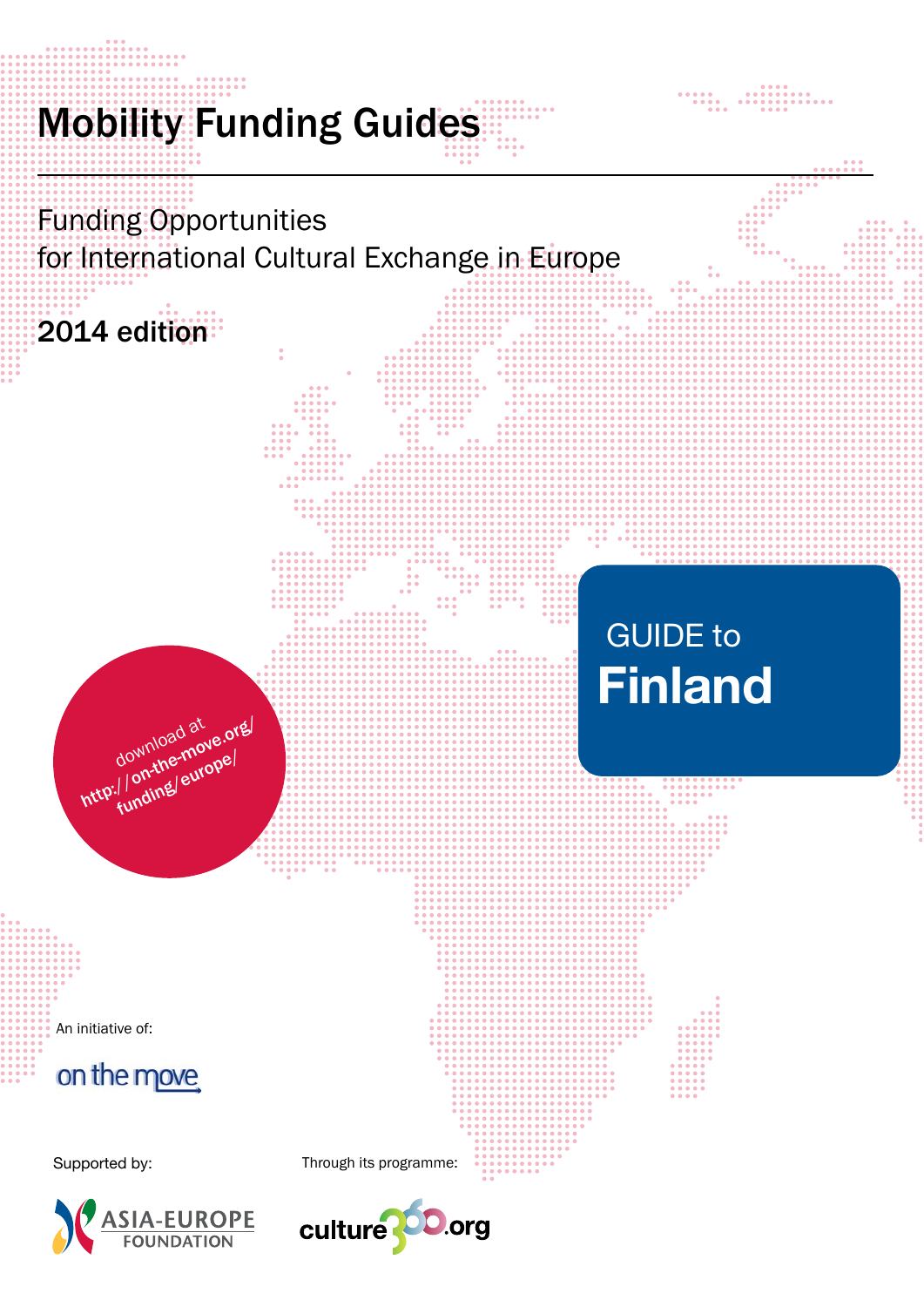# **Guide to funding opportunities for the international mobility of artists and culture professionals**

**FINLAND**

This guide is a partially updated document from the **Guide to funding opportunities for the**  international mobility of artists and culture professionals in Europe<sup>1</sup> produced by the Foundation Interarts, *On the Move* and PRACTICS and published online in September 2011.

This present **guide** specifically focused on **Finland** includes:

- **Mobility funding opportunities open to Finnish nationals and residents in most artistic and cultural disciplines > Outgoing mobility (OM);**
- **Mobility funding opportunities open to nationals from other countries than Finland in most artistic and cultural disciplines > Incoming mobility (IM)**

The guide lists national, local and international resources, be they public or private. **Only regular opportunities accessible online are listed**; funds for which information is only available offline, not based on open calls, and ad hoc or short-term funding are not included. For a full overview of the methodology and scope of the research, please refer to the introduction of the **Guide to funding opportunities for the international mobility of artists and culture professionals in Europe<sup>2</sup> .**

Overall, the main objectives of such mobility funding guides are to make available online, in a transparent way, the existing information on funding for the international mobility of artists and cultural operators and to give input to funders on how to fill in the existing gaps in funding for international cultural exchange in order to ensure a sustainable support to cultural mobility in Europe and in the world.

**This guide, updated by On the Move thanks to the support of the Asia-Europe Foundation, is an attempt to gather all the resources in one document, and is by no means complete**. **You can send your comments, suggestions and corrections to:**  mobility@on-the-move.org

For regular and one-off calls for projects, collaborations and other opportunities to fund international cultural exchange, we invite you to subscribe **for free** to the monthly newsletter of on-the-move.org.

For regional or other international sources of funding, we may suggest you to consult:

- The **Guide to funding opportunities for the international mobility of artists and culture professionals in Europe<sup>3</sup>** and the sections related to European Union, Council of Europe, Regional funds, Relations with third countries (pages 384-399).

- The guide **"Open to any nationality"** under the Mobility Funding Guides - Funding opportunities for international cultural exchange in Asia, commissioned by the Asia-Europe Foundation (ASEF) through its portal culture360.org<sup>4</sup>.

# *Web-links last checked in August 2014*

The mentions of Public (Pub.), Private (Pri.) and Public/Private (PP.) have been added to highlight the sources of funding.

 $\overline{a}$ 1 http://on-the-move.org/funding/europe

<sup>2</sup> See above web-link.

 $3$  See above web-link (pages 383-389)

<sup>4</sup> http://culture360.asef.org/asef-news/mobility/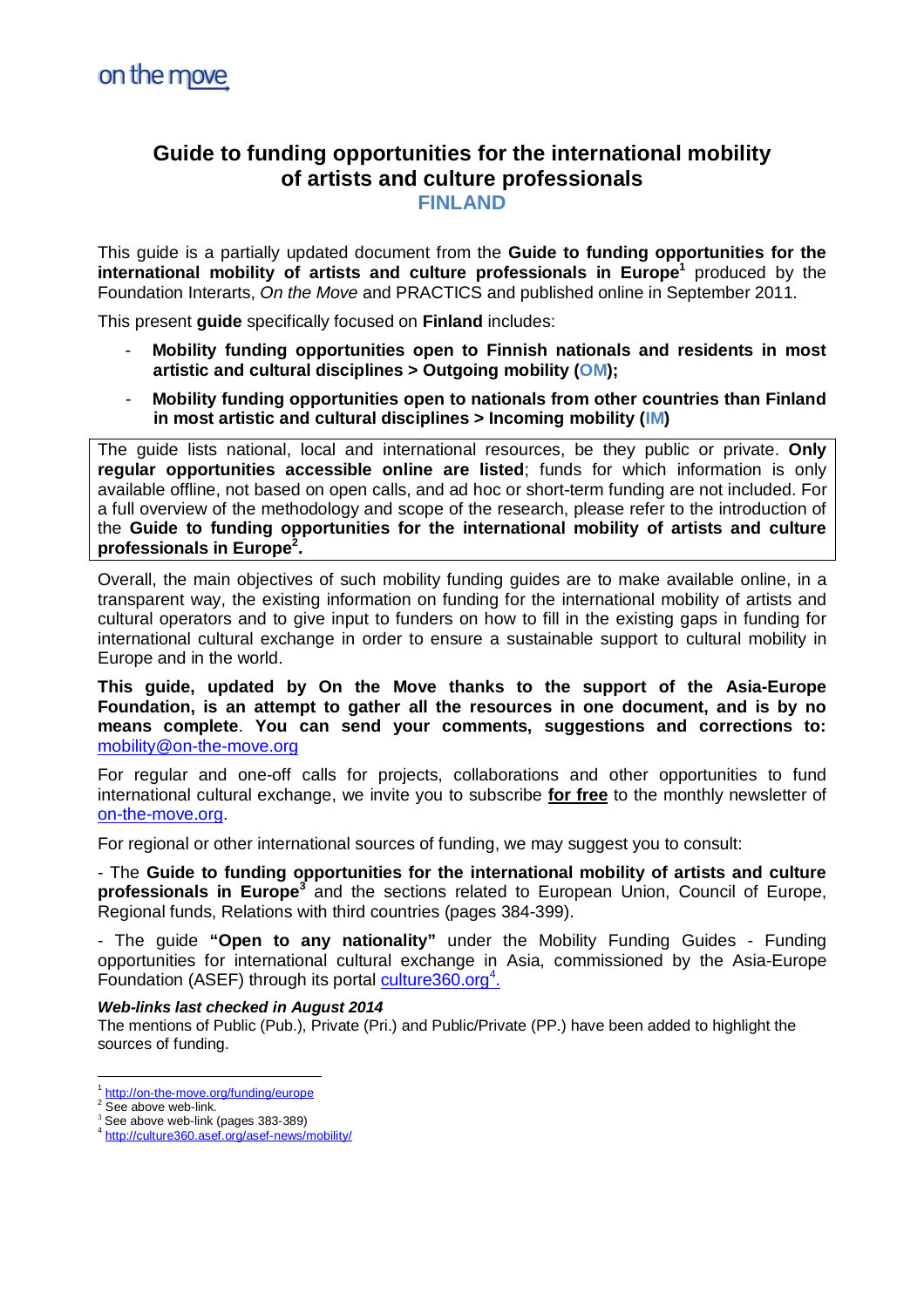

# **TABLE OF CONTENTS**

**1. Arts Promotion Centre Finland**

- 1.1. Artist-in-Residence Grants (OM)
- 1.2. State Grants for Artists (OM)
- 1.3. Travel Grants for individuals (OM)
- 1.4. Project grants for individuals (OM)
- 1.5. Grants for international projects (OM)
- 1.6 Subsidies for international projects (OM)

# **2. Finnish Fund for Art Exchange FRAME - Näyttelyvaihtokeskus FRAME**

2.1. FRAME Project Grants (OM)

# **3. FILI Finnish Literature Exchange**

3.1. Travel Grants for Translators

# **4. Finnish Film Foundation - Suomen elokuvasäätiö**

4.1. International Promotion (OM)

# **5. HIAP - Helsinki International Artist-in-residence Programme**

- 5.1. Helsinki International Curatorial Programme
- 5.2. Nordic and Baltic Collaboration Residency Programme

# **6. Centre for International Mobility**

- 6.1. Nordplus Programme
- 6.2. CIMO Scholarships

# **2. Private foundations/ organisations p. 9**

**7. ZODIAC Centre for New Dance – ZODIAC Uuden tanssin keskus**

7.1. ZODIAC Internationally (IM / OM)

# **8. The Alfred Kordelin Foundation - Alfred Kordelinin säätiö**

- 8.1. Päärahaston Grants (IM)
- 8.2. Kone Foundation Research Grants (IM)

#### **9. Promotion Centre for Audiovisual Culture AVEK - Audiovisuaalisen kulttuurin edistämiskeskus AVEK**

9.1. International Cultural Cooperation and Promotion Grants (Kulttuurivientituki) (OM)

# **10. Finnish Cultural Foundation - Suomen Kulttuurirahasto**

10.1. Finnish Cultural Foundation Grants (OM)

# **11. Hanaholmen Haamsari**

- 11.1. Finnish-Danish Cultural Foundation (IM / OM)
- 11.2. Finnish-Norwegian Cultural Foundation (IM / OM)

11.3. Icelandic-Finnish Cultural Foundation (IM / OM)

11.4. Swedish-Finnish Cultural Foundation (IM / OM)

# **12. Platform**

12.1. Residency Grants (IM)

**1. Public foundations / agencies p. 4**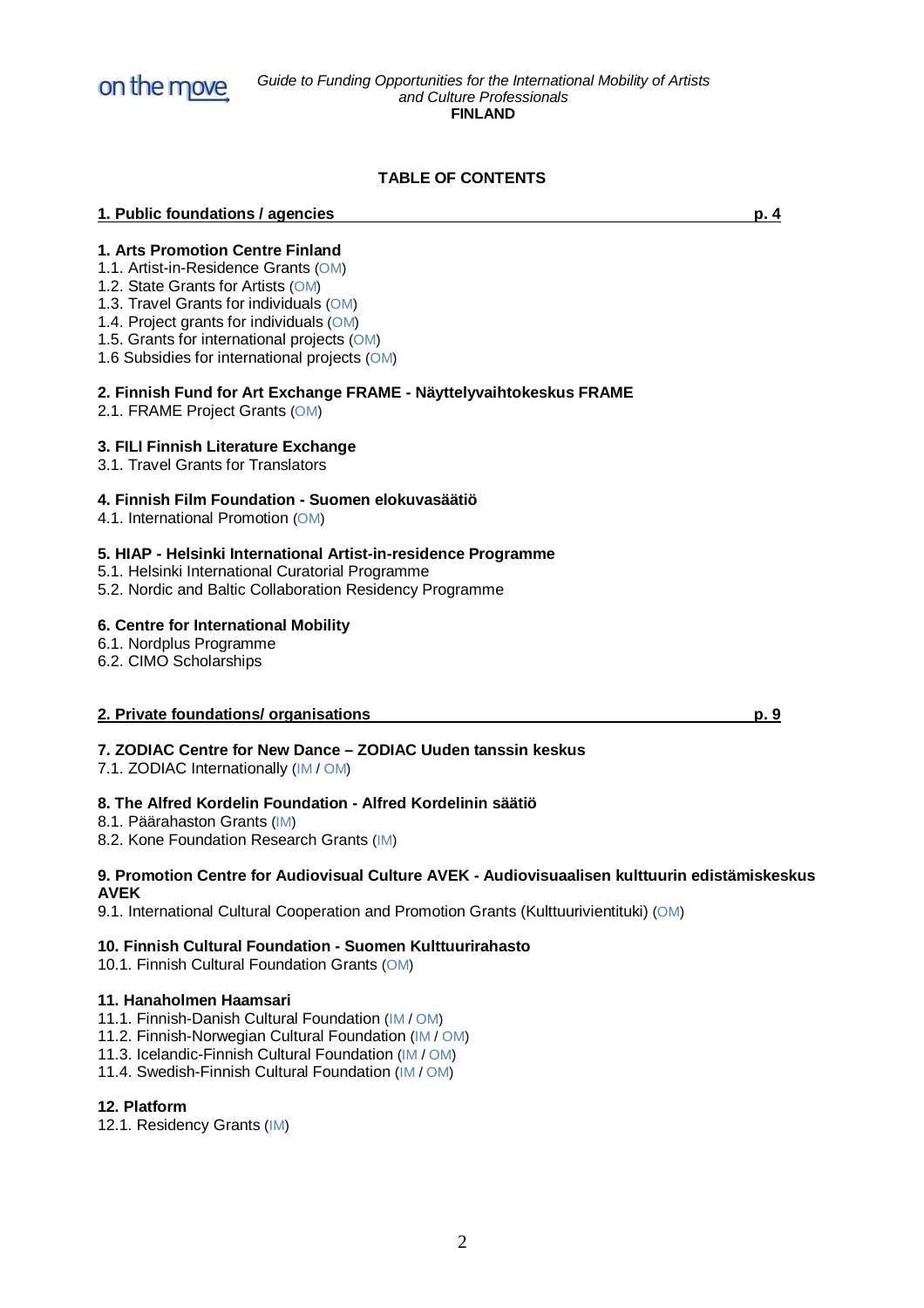

# **13. Saari Residence, Mietoinen**

13.1. Residency Program (IM)

# **14. Koneen Foundation -** *Koneen Säätiö*

14.1 Koneen Foundation Research grants (IM)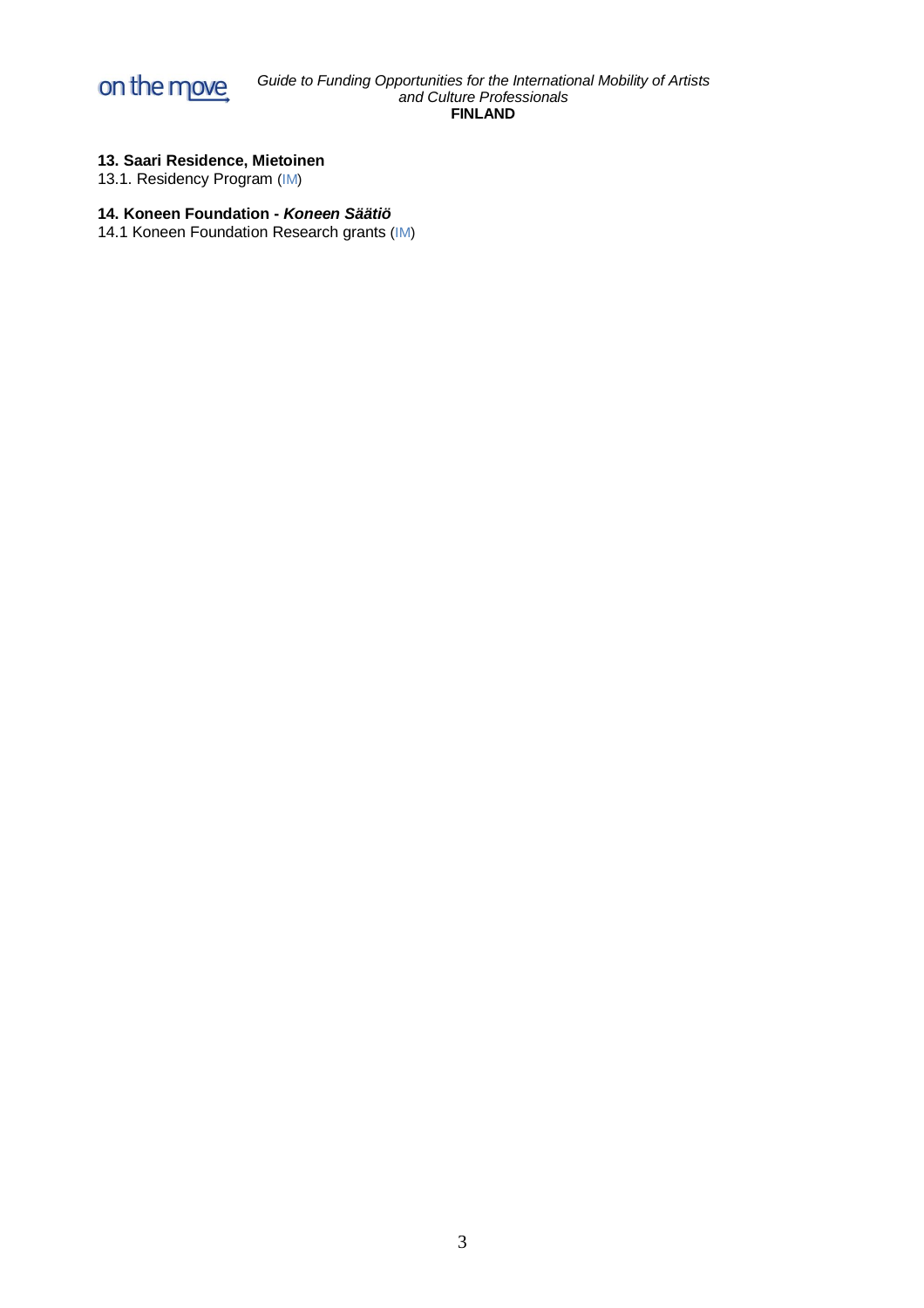

# **FINLAND**

# **1. Public foundations / agencies**

| 1. Funding organisation                                                                   | <b>Arts Promotion Centre Finland</b>                                                                                                                                                                                     |
|-------------------------------------------------------------------------------------------|--------------------------------------------------------------------------------------------------------------------------------------------------------------------------------------------------------------------------|
|                                                                                           | 1.1. Artist-in-Residence Grants for individuals and communities                                                                                                                                                          |
| Type of mobility                                                                          | Artists/writers in residence (Pub.)                                                                                                                                                                                      |
| <b>Sector</b>                                                                             | All                                                                                                                                                                                                                      |
| <b>Eligibility of beneficiaries</b><br>Geographical criteria<br>Nationality<br>Profession | Finland<br>Finland; permanent residency<br>Artists, organisations, associations and municipalities                                                                                                                       |
| <b>Destination</b>                                                                        | Outgoing                                                                                                                                                                                                                 |
| Size of grants                                                                            | Artist-in-residence grants are intended to help cover the travel and living costs of<br>professional artists who have been accepted to participate in confirmed international<br>Artists-in-Residence programmes abroad. |
| Last viewed<br>URL                                                                        | 29/08/2014<br>http://www.taike.fi/en/state-grants-and-subsidies/-/stipend/viewCategory/category/28                                                                                                                       |

# **1.2. State Grants for Artists**

| <b>Type of mobility</b>                                                                   | Scholarships/postgraduate training courses (Pub.)                                                                                                                                                                                                  |
|-------------------------------------------------------------------------------------------|----------------------------------------------------------------------------------------------------------------------------------------------------------------------------------------------------------------------------------------------------|
| <b>Sector</b>                                                                             | All                                                                                                                                                                                                                                                |
| <b>Eligibility of beneficiaries</b><br>Geographical criteria<br>Nationality<br>Profession | Finland, European Union<br>Finnish citizenship or permanent residence in Finland: Finnish nationals living abroad<br>Individual artists and, on special grounds, also critics                                                                      |
| <b>Other priorities</b>                                                                   | The State Grants for Artists are awarded to safeguard artists' working conditions, as well<br>as for educational and continuing education purposes at home and abroad. The grants<br>are awarded for a period of between six months and five years |
| Size of grants                                                                            | Depends on the types of grants                                                                                                                                                                                                                     |
| Last viewed<br><b>URL</b>                                                                 | 29/08/2014<br>http://www.taike.fi/en/state-grants-and-subsidies/-/stipend/viewCategory/category/22                                                                                                                                                 |

# **1.3. Travel Grants for individuals**

| <b>Type of mobility</b> | Travel grants (Pub.) |
|-------------------------|----------------------|
| <b>Sector</b>           | Cultural management  |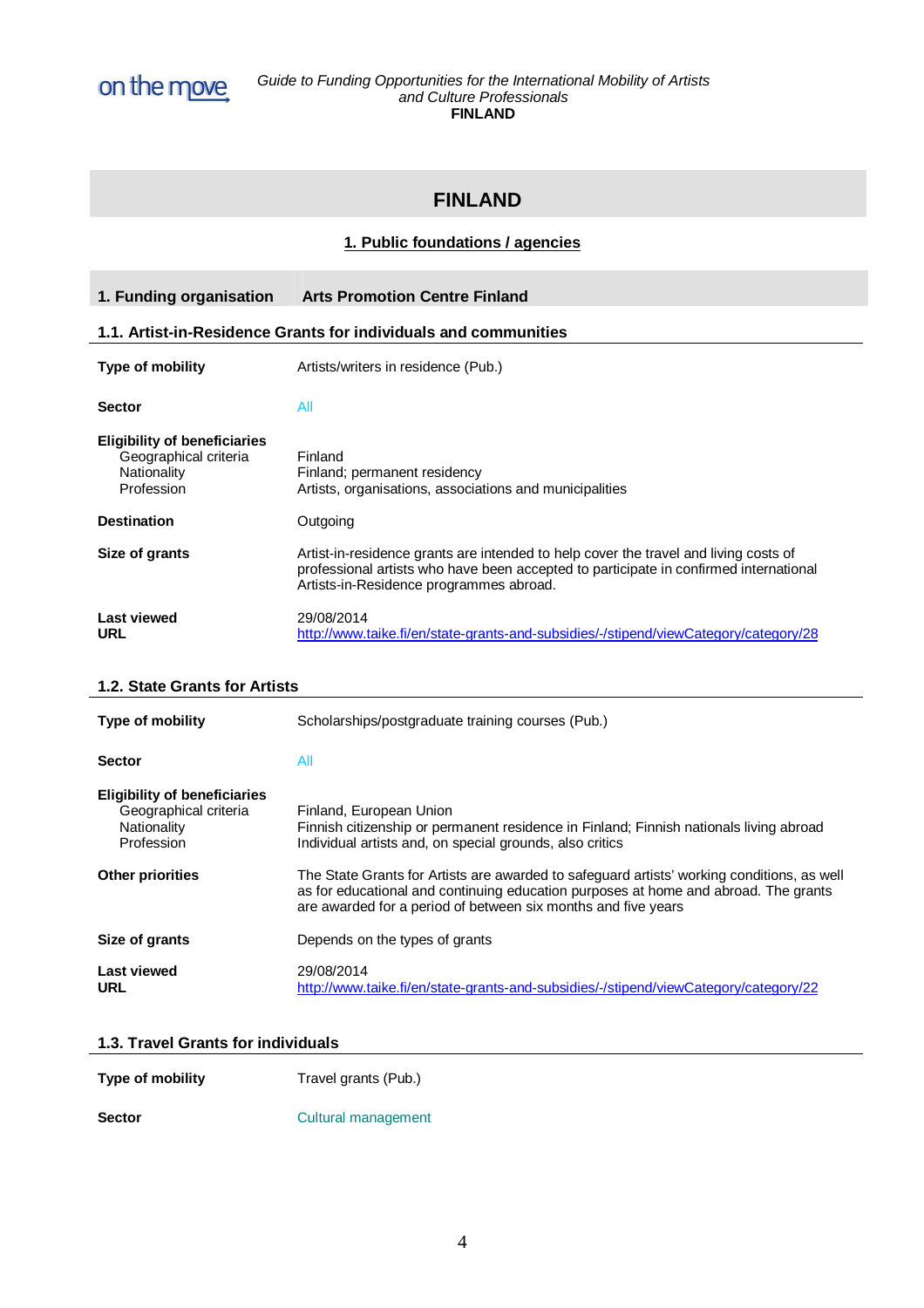

All

| <b>Eligibility of beneficiaries</b><br>Geographical criteria<br>Nationality<br>Profession | European Union<br>Finnish citizenship or permanent residence in Finland; Finnish nationals living abroad<br>Individual artists and researchers                      |
|-------------------------------------------------------------------------------------------|---------------------------------------------------------------------------------------------------------------------------------------------------------------------|
| <b>Destination</b>                                                                        | Outgoing: European Union                                                                                                                                            |
| Size of grants                                                                            | The Travel Grant is intended to cover direct travel costs incurred by the cheapest travel<br>option, as well as reasonable accommodation costs (no daily allowance) |
| Last viewed<br>URL                                                                        | 29/08/2014<br>http://www.taike.fi/en/state-grants-and-subsidies/-/stipend/viewCategory/category/27                                                                  |

# **1.4. Project grants for individuals**

| <b>Type of mobility</b>                                                                            | Project and production grants (Pub.)<br>Research grants                                                                                                                                       |
|----------------------------------------------------------------------------------------------------|-----------------------------------------------------------------------------------------------------------------------------------------------------------------------------------------------|
| <b>Sector</b>                                                                                      | Audiovisual and media<br>Cross-disciplinary arts<br>Research                                                                                                                                  |
| <b>Eligibility of beneficiaries</b><br>Geographical criteria<br>Nationality<br>Profession<br>Other | Finland; European Union<br>Finnish citizenship or permanent residence in Finland; Finnish nationals living abroad<br>Individual artists and working groups<br>Application deadline: September |
| Size of grants                                                                                     | Not specified                                                                                                                                                                                 |
| <b>Last viewed</b><br>URL                                                                          | 29/08/2014<br>http://www.taike.fi/en/state-grants-and-subsidies/-/stipend/viewCategory/category/23                                                                                            |

# **1.5. Grants for international projects**

| <b>Type of mobility</b>                                                                   | Project and production grants (Pub.)                                                                                                              |
|-------------------------------------------------------------------------------------------|---------------------------------------------------------------------------------------------------------------------------------------------------|
| <b>Sector</b>                                                                             | All                                                                                                                                               |
| <b>Eligibility of beneficiaries</b><br>Geographical criteria<br>Nationality<br>Profession | Finland, European Union<br>Finnish citizenship or permanent residence in Finland; Finnish nationals livilng aborad<br>Artists, experts and groups |
| Size of grants                                                                            | These grants are intended to support international cultural co-operation, export and<br>exchange projects in different fields of the arts.        |
| <b>Last viewed</b><br><b>URL</b>                                                          | 29/08/2014<br>http://www.taike.fi/en/state-grants-and-subsidies/-/stipend/viewCategory/category/26                                                |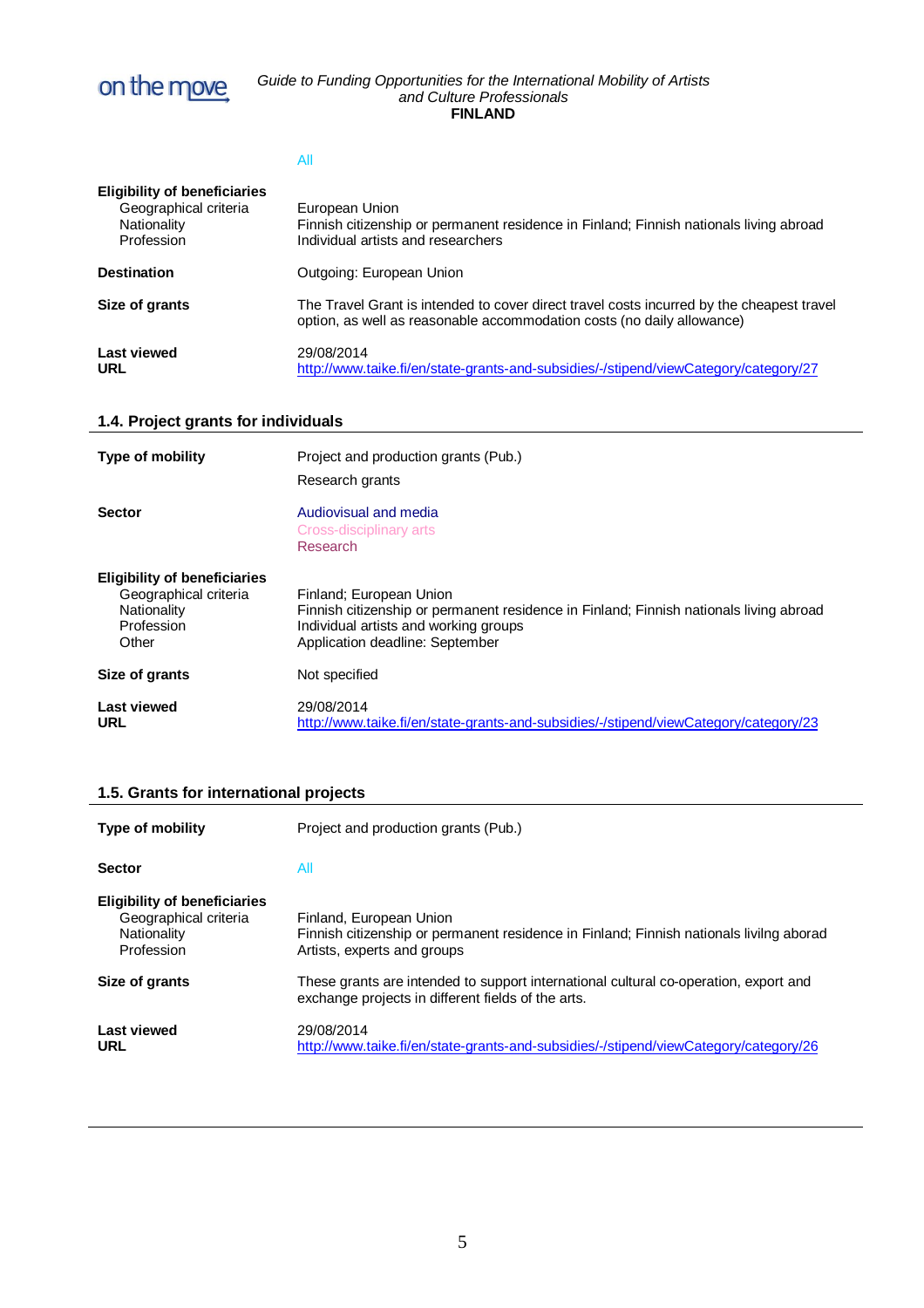

| 1.6. Subisidies for international projects                                                         |                                                                                                                                                                                                                                                                                                                                                    |
|----------------------------------------------------------------------------------------------------|----------------------------------------------------------------------------------------------------------------------------------------------------------------------------------------------------------------------------------------------------------------------------------------------------------------------------------------------------|
| Type of mobility                                                                                   | Project and production grants (Pub.)                                                                                                                                                                                                                                                                                                               |
| <b>Sector</b>                                                                                      | All                                                                                                                                                                                                                                                                                                                                                |
| <b>Eligibility of beneficiaries</b><br>Geographical criteria<br>Nationality<br>Profession          | Finland; European Union<br>Finnish citizenship or permanent residence in Finland; Finnish nationals living abroad<br>Communities                                                                                                                                                                                                                   |
| Size of grants                                                                                     | These subsidies are intended to support international cultural co-operation, export and<br>exchange projects in different fields of the arts.                                                                                                                                                                                                      |
| <b>Last viewed</b><br><b>URL</b>                                                                   | 29/08/2014<br>http://www.taike.fi/en/state-grants-and-subsidies/-/stipend/viewCategory/category/35                                                                                                                                                                                                                                                 |
| 2. Funding organisation                                                                            | Finnish Fund for Art Exchange FRAME - Näyttelyvaihtokeskus FRAME                                                                                                                                                                                                                                                                                   |
| 2.1. FRAME Project Grants                                                                          |                                                                                                                                                                                                                                                                                                                                                    |
| Type of mobility                                                                                   | Event participation grants<br>Project and production grants (Pub)                                                                                                                                                                                                                                                                                  |
| <b>Sector</b>                                                                                      | <b>Visual arts</b>                                                                                                                                                                                                                                                                                                                                 |
| <b>Eligibility of beneficiaries</b><br>Geographical criteria<br>Nationality<br>Profession<br>Other | European Union<br>Finnish citizenship or permanent residence in Finland<br>Individuals and organisations. Visual artists, curators and producers<br>FRAME gives financial support to create opportunities for Finnish artists to produce,<br>exhibit and present their work abroad.<br>Deadlines for applications: March and October (in October). |
| Size of grants                                                                                     | Not specified: See grant accounting form                                                                                                                                                                                                                                                                                                           |
| <b>Last viewed</b><br><b>URL</b>                                                                   | 29/08/2014<br>http://www.frame-finland.fi/en/services/grants/<br>http://www.frame-finland.fi/en/what-we-do/                                                                                                                                                                                                                                        |

# **3. Funding organisation FILI Finnish Literature Exchange**

# **3.1. Travel Grants for Translators**

| <b>Type of mobility</b>                                                                   | Travel grants (Pub.)                                                                                                                                      |
|-------------------------------------------------------------------------------------------|-----------------------------------------------------------------------------------------------------------------------------------------------------------|
| <b>Sector</b>                                                                             | Literature                                                                                                                                                |
| <b>Eligibility of beneficiaries</b><br>Geographical criteria<br>Nationality<br>Profession | Finland; European Union<br>EU citizenship or permanent residence in EU<br>Translators of Finnish, Finnish-Swedish or Sámi literature into other languages |
| <b>Destination</b>                                                                        | Incoming: Finland                                                                                                                                         |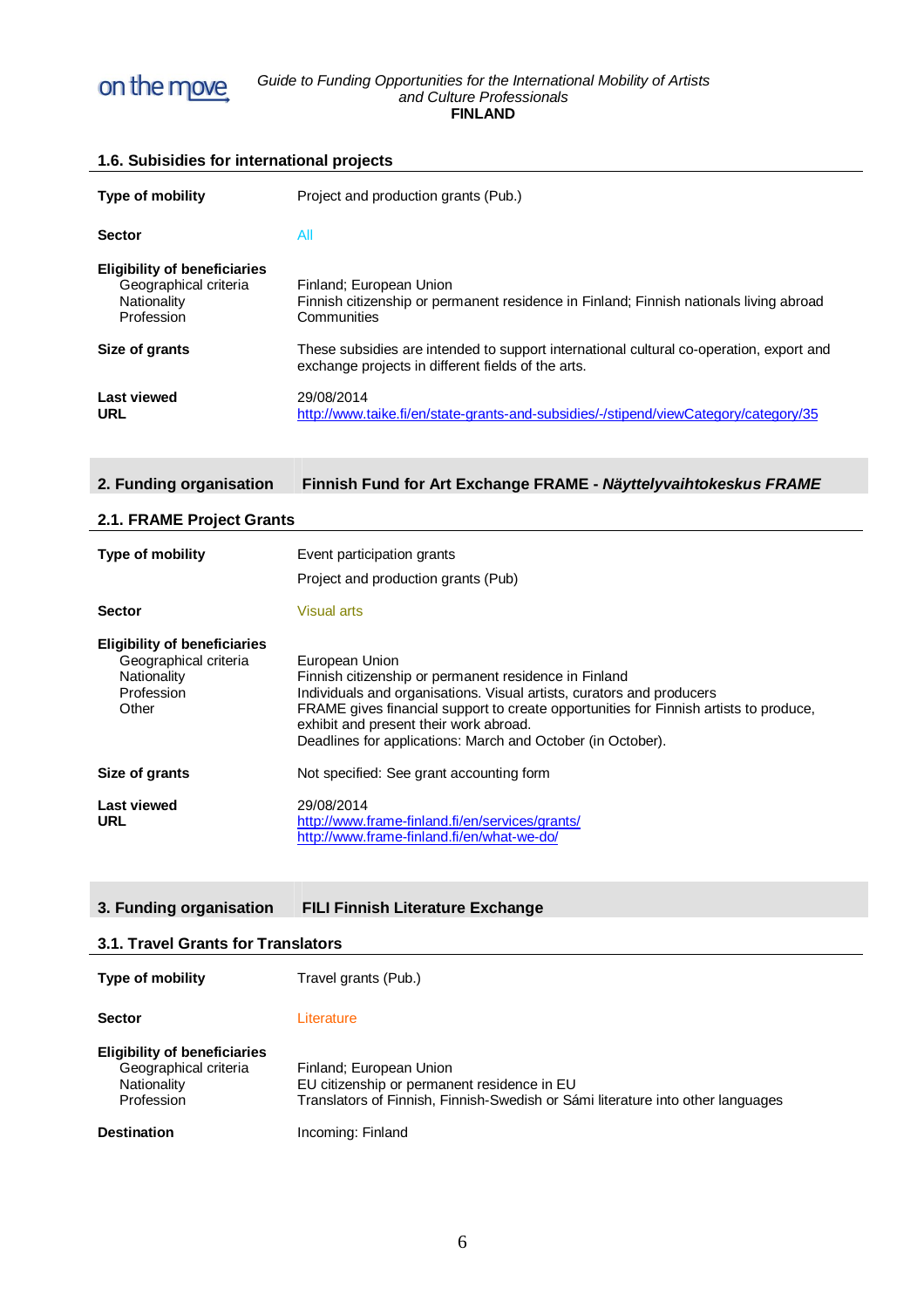

|                           | Outgoing: European Union                                   |
|---------------------------|------------------------------------------------------------|
| Size of grants            | Reimbursement of travel and accommodation expenses         |
| <b>Last viewed</b><br>URL | 29/08/2014<br>http://www.finlit.fi/fili/en/tuet/index.html |

# **4. Funding organisation Finnish Film Foundation -** *Suomen elokuvasäätiö*

# **4.1. International Promotion**

| Type of mobility<br><b>Sector</b>                                                                               | Event participation grants<br>Scholarships/postgraduate training courses<br>Travel grants<br>Audiovisual and media<br>Literature                                                                                                                                                                                                                                                                                                                                                                                                                                                                                                                                                                                                                                                                                                                                  |
|-----------------------------------------------------------------------------------------------------------------|-------------------------------------------------------------------------------------------------------------------------------------------------------------------------------------------------------------------------------------------------------------------------------------------------------------------------------------------------------------------------------------------------------------------------------------------------------------------------------------------------------------------------------------------------------------------------------------------------------------------------------------------------------------------------------------------------------------------------------------------------------------------------------------------------------------------------------------------------------------------|
| <b>Eligibility of beneficiaries</b><br>Geographical criteria<br>Nationality<br>Profession<br><b>Destination</b> | European Union<br>Finnish citizenship or permanent residence in Finland<br>Producers and filmmakers<br>Outgoing: European Union                                                                                                                                                                                                                                                                                                                                                                                                                                                                                                                                                                                                                                                                                                                                   |
| Size of grants                                                                                                  | Different support categories:<br>Script support: Script support can be granted to an individual or a team for the writing of a<br>film script. The maximum support per film is EUR 10,000<br>Development support: Support cannot exceed EUR 100,000 per film<br>Advance support for production: Granted production support can cover a maximum of<br>50% ot the film's production costs, including any development support already granted for<br>the project by the foundation<br>Marketing and distribution support: The support can cover up to 50% of the costs, with a<br>maximum of EUR 80,000 per film<br>Support for cultural exchange: (travel grants, participation in international festivals,<br>support for exhibitions) the support is paid against a submitted support report<br>Support for film festivals: depending on operating plan of budget |
| <b>Last viewed</b><br>URL                                                                                       | 29/08/2014<br>http://www.ses.fi/                                                                                                                                                                                                                                                                                                                                                                                                                                                                                                                                                                                                                                                                                                                                                                                                                                  |

# **5. Funding organisation HIAP - Helsinki International Artist-in-residence Programme**

# **5.1. Helsinki International Curatorial Programme**

| <b>Type of mobility</b>                                                                   | Artists/writers in residence (Pub)    |
|-------------------------------------------------------------------------------------------|---------------------------------------|
| <b>Sector</b>                                                                             | Visual arts                           |
| <b>Eligibility of beneficiaries</b><br>Geographical criteria<br>Nationality<br>Profession | Finland<br>International<br>Curators. |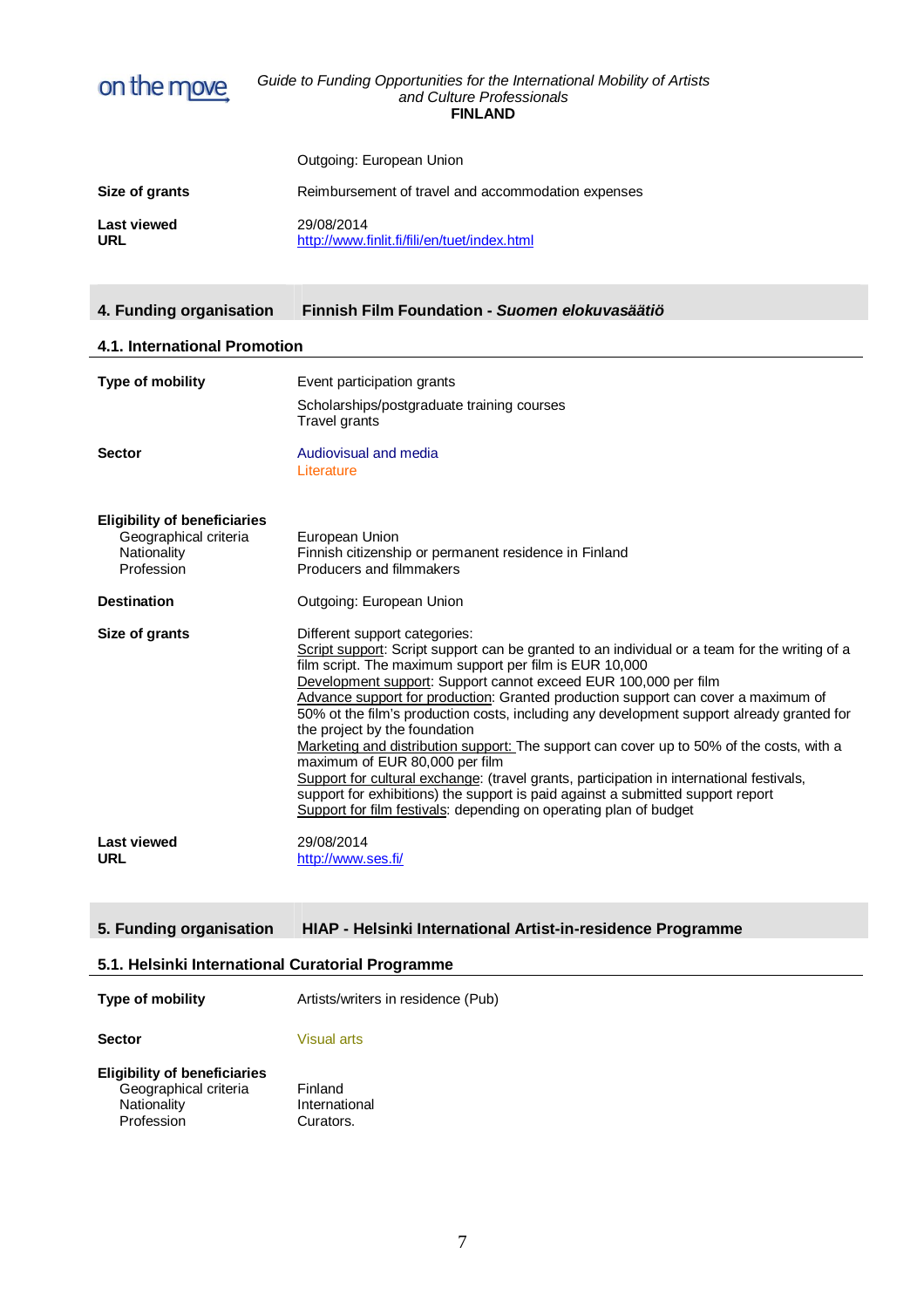

| <b>Destination</b>               | Incoming: Finland                                                                                                                                                               |
|----------------------------------|---------------------------------------------------------------------------------------------------------------------------------------------------------------------------------|
| Size of grants                   | Curatorial residencies include the cost of travel to and from Helsinki with a grant for living<br>expenses, studio accommodation, residency services and administrative support |
| <b>Last viewed</b><br><b>URL</b> | 29/08/2014<br>http://www.hiap.fi/opencall/helsinki-international-curatorial-programme                                                                                           |

# **5.2. Nordic and Baltic collaboration residency programme**

| <b>Type of mobility</b>                                                                   | Projects and production grants<br>Artists/writers in residence (Pub)                                                                                                                                       |
|-------------------------------------------------------------------------------------------|------------------------------------------------------------------------------------------------------------------------------------------------------------------------------------------------------------|
| <b>Sector</b>                                                                             | Cross-disciplinary arts                                                                                                                                                                                    |
| <b>Eligibility of beneficiaries</b><br>Geographical criteria<br>Nationality<br>Profession | Nordic and Baltic region<br>Nordic/Baltic citizenship or permanent residence in Nordic/Baltic States<br>Artists, curators, researchers and cultural professionals                                          |
| <b>Destination</b>                                                                        | Incoming: Finland                                                                                                                                                                                          |
| Size of grants                                                                            | The participants in the residency programme are offered a stipendium to cover the living<br>costs, travel budget including return travel to Helsinki, and research and production<br>support (negotiable). |
| Last viewed<br>URL                                                                        | 29/08/2014<br>http://www.hiap.fi/project/nordic-baltic-collaboration-residency-programme                                                                                                                   |

| 6. Funding organisation | <b>Centre for International Mobility</b> |
|-------------------------|------------------------------------------|
|-------------------------|------------------------------------------|

# **6.1. Nordplus Programme**

| <b>Type of mobility</b>                                                                   | Support for the participation of professionals in transnational networks<br>Project and production grants<br>Research grants                                                                                 |
|-------------------------------------------------------------------------------------------|--------------------------------------------------------------------------------------------------------------------------------------------------------------------------------------------------------------|
| <b>Sector</b>                                                                             | All                                                                                                                                                                                                          |
| <b>Eligibility of beneficiaries</b><br>Geographical criteria<br>Nationality<br>Profession | Nordic and Baltic countries (Denmark, Estonia, Finland, Iceland, Latvia, Lithuania,<br>Norway, Sweden)<br>Nordic and Baltic countries nationals and residents<br>Individuals, organisations and institutions |
| Size of grants                                                                            | Not specified                                                                                                                                                                                                |
| <b>Last viewed</b><br><b>URL</b>                                                          | 29/08/2014<br>http://www.nordplusonline.org/                                                                                                                                                                 |

# **6.2. CIMO Scholarships**

**Type of mobility** Scholarships/postgraduate training courses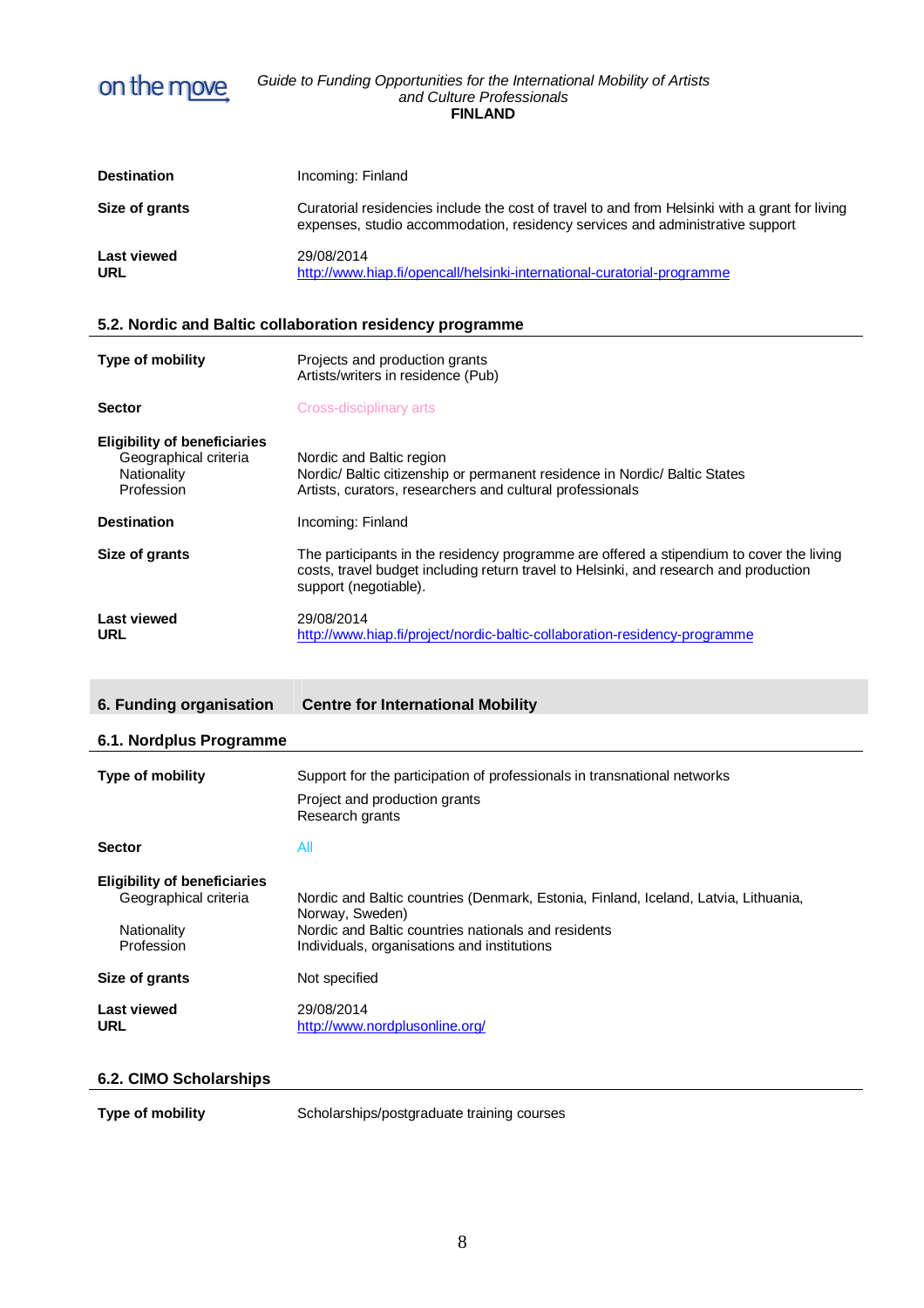

|                                                                                           | Research grants (Pub.)                                                                                                                                 |
|-------------------------------------------------------------------------------------------|--------------------------------------------------------------------------------------------------------------------------------------------------------|
| <b>Sector</b>                                                                             | Research                                                                                                                                               |
| <b>Eligibility of beneficiaries</b><br>Geographical criteria<br>Nationality<br>Profession | Finland<br>EU citizenship or permanent residence in EU<br>Students, researchers and post-graduate stidents                                             |
| <b>Destination</b>                                                                        | Incoming: Finland                                                                                                                                      |
| Size of grants                                                                            | Scholarships of 3 to 12 months up to a max. amount EUR 1,200 per month<br>Short-term scholarships of 1 to 4 weeks, with a max. amount EUR 300 per week |
| Last viewed<br><b>URL</b>                                                                 | 29/08/2014<br>http://www.cimo.fi/programmes                                                                                                            |

# **2. Private foundations/ organisations**

# **7. Funding organisation ZODIAC Centre for New Dance –** *ZODIAC Uuden tanssin keskus*

# **7.1. ZODIAC Internationally**

| <b>Type of mobility</b>                                                                   | Artists/writers in residence<br>Project and production grants (Pri.)                                                               |
|-------------------------------------------------------------------------------------------|------------------------------------------------------------------------------------------------------------------------------------|
| <b>Sector</b>                                                                             | Performing arts                                                                                                                    |
| <b>Eligibility of beneficiaries</b><br>Geographical criteria<br>Nationality<br>Profession | Finland; European Union<br>Finnish/EU citizenship or permanent residence in EU/Finland<br>Dancers, choregraphers and organisations |
| <b>Destination</b>                                                                        | Incoming: Finland<br>Outgoing: European Union                                                                                      |
| Size of grants                                                                            | Not specified                                                                                                                      |
| Last viewed<br><b>URL</b>                                                                 | 29/08/2014<br>http://www.zodiak.fi/index.php?option=com_content&task=view&id=829&Itemid=184                                        |

# **8. Funding organisation The Alfred Kordelin Foundation -** *Alfred Kordelinin säätiö*

## **8.1. Päärahaston Grants**

| <b>Type of mobility</b> | Event participation grants                                                                            |
|-------------------------|-------------------------------------------------------------------------------------------------------|
|                         | Scholarships/postgraduate training courses<br>Project and production grants<br>Research grants (Pri.) |
| <b>Sector</b>           | <b>Visual arts</b>                                                                                    |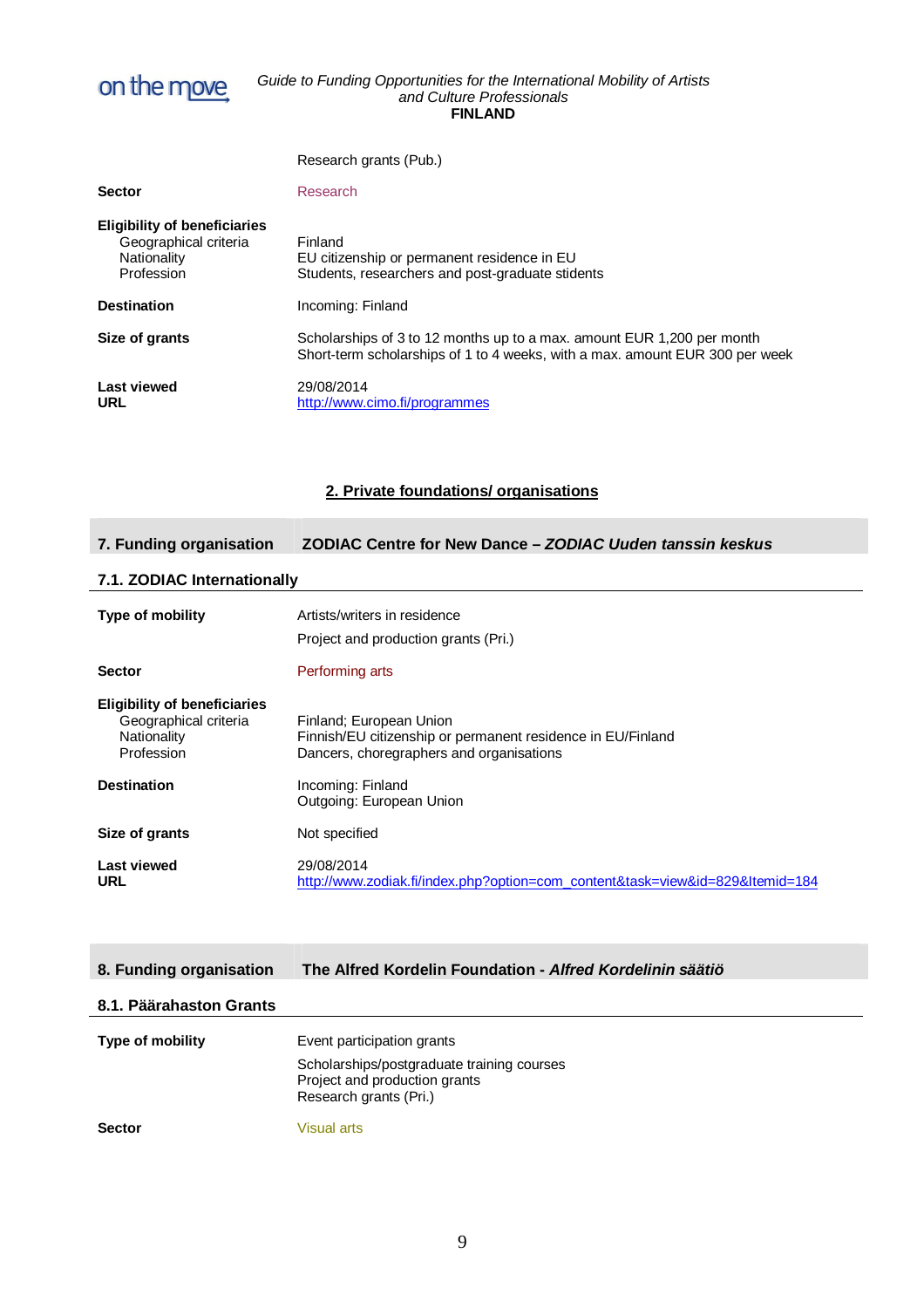

|                                                                                           | Literature<br>Research                                                                                                          |
|-------------------------------------------------------------------------------------------|---------------------------------------------------------------------------------------------------------------------------------|
| <b>Eligibility of beneficiaries</b><br>Geographical criteria<br>Nationality<br>Profession | Finland; European Union<br>Finnish/ EU citizenship or permanent residence in EU/ Finland<br>Researchers and doctoral candidates |
| Size of grants                                                                            | Full-year scholarships up to EUR 24,000, half-year scholarships up to EUR 11,000                                                |
| Last viewed<br><b>URL</b>                                                                 | 29/08/2014<br>http://www.kordelin.fi/apurahat paarahasto hakuohjeet.php                                                         |

| 9. Funding organisation                                                                   | Promotion Centre for Audiovisual Culture AVEK - Audiovisuaalisen<br>kulttuurin edistämiskeskus AVEK                                                                                                                                                               |  |
|-------------------------------------------------------------------------------------------|-------------------------------------------------------------------------------------------------------------------------------------------------------------------------------------------------------------------------------------------------------------------|--|
|                                                                                           | 9.1. International Cultural Cooperation and Promotion Grants (Kulttuurivientituki)                                                                                                                                                                                |  |
| Type of mobility                                                                          | Event participation grants                                                                                                                                                                                                                                        |  |
|                                                                                           | Support for the particiaption of professionals in transnational networks<br>Project and production grants (Pri.)                                                                                                                                                  |  |
| <b>Sector</b>                                                                             | Audiovisual and media<br>All                                                                                                                                                                                                                                      |  |
| <b>Eligibility of beneficiaries</b><br>Geographical criteria<br>Nationality<br>Profession | Finland; European Union<br>Finnish citizenship or permanent residence in Finland<br>Individuals, groups, organisations and communities                                                                                                                            |  |
| <b>Other priorities</b>                                                                   | Support services are divided into three main categories:<br>Support Group 1: training, development and cultural export subsidies<br>Support Group 2: the script and production subsidies<br>Support Group 3: festivals, and other audio-visual culture in support |  |
| Size of grants                                                                            | Not specified.                                                                                                                                                                                                                                                    |  |
| <b>Last viewed</b><br><b>URL</b>                                                          | 29/08/2014<br>http://www.kopiosto.fi/avek/tuen_hakeminen/tukiohjeet/fi_Fl/yleista/                                                                                                                                                                                |  |

# **10. Funding organisation Finnish Cultural Foundation -** *Suomen Kulttuurirahasto*

# **10.1. Finnish Cultural Foundation Grants**

| <b>Type of mobility</b> | Scholarships/postgraduate training courses              |
|-------------------------|---------------------------------------------------------|
|                         | Project and production grants<br>Research grants (Pri.) |
| <b>Sector</b>           | <b>Visual arts</b>                                      |
|                         | Research                                                |
|                         | All                                                     |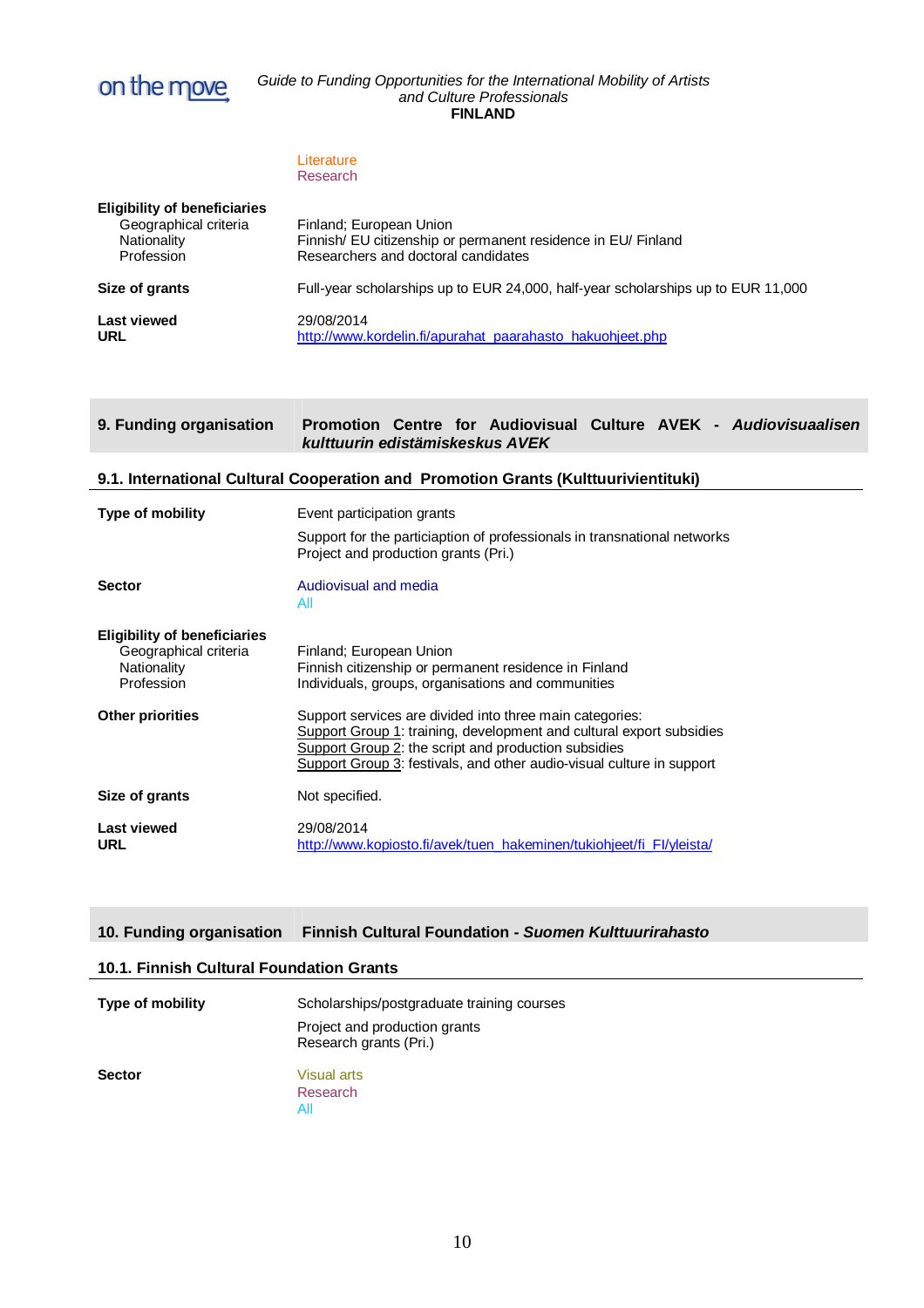

| <b>Eligibility of beneficiaries</b><br>Geographical criteria<br>Nationality<br>Profession | Finland, European Union<br>Finnish citizenship or permanent residence in Finland<br>Private persons and working groups and organisations                                                                                                                                                                                                                                                                           |
|-------------------------------------------------------------------------------------------|--------------------------------------------------------------------------------------------------------------------------------------------------------------------------------------------------------------------------------------------------------------------------------------------------------------------------------------------------------------------------------------------------------------------|
| Size of grants                                                                            | The amount of a whole-year grant is EUR 21,000<br>For Doctors of Science the whole-year grant for scientific work is EUR 25,000. The grant<br>includes statutory social security contributions and normal costs for travel, work<br>equipment and a workroom. A grant can be sought for work or costs, or alternatively work<br>and costs.<br>Eminentia grants EUR 22,000. Science workshops EUR 100,000 per year. |
| Last viewed<br><b>URL</b>                                                                 | 29/08/2014<br>http://www.skr.fi/en                                                                                                                                                                                                                                                                                                                                                                                 |

# **11. Funding organisation Hanaholmen Haamsari**

| 11.1. Finnish-Danish Cultural Foundation                                                  |                                                                                                                                                                                                           |  |
|-------------------------------------------------------------------------------------------|-----------------------------------------------------------------------------------------------------------------------------------------------------------------------------------------------------------|--|
| Type of mobility                                                                          | Event participation grants                                                                                                                                                                                |  |
|                                                                                           | Scholarships/postgraduate training courses<br>"Go and see" or short-term exploration grants<br>Project and production grants<br>Research grants (Pri.)                                                    |  |
| <b>Sector</b>                                                                             | Performing arts – theatre, dance, opera<br><b>Visual arts</b><br><b>Music</b><br>Literature - translation<br>Research<br>All                                                                              |  |
| <b>Eligibility of beneficiaries</b><br>Geographical criteria<br>Nationality<br>Profession | Finland: Denmark<br>Finnish or Danish citizenship or permanent residence in Finland or Denmark<br>Individuals, organisations, public institutions (municipalities, schools), associations and<br>networks |  |
| <b>Destination</b>                                                                        | Incoming: Finland<br>Outgoing: Denmark                                                                                                                                                                    |  |
| Size of grants                                                                            | Diverse criteria for application costs                                                                                                                                                                    |  |
| Last viewed<br><b>URL</b>                                                                 | 29/08/2014<br>http://www.hanaholmen.fi/en/foundations/the-finnish-danish-cultural-foundation/grants                                                                                                       |  |

# **11.2. Finnish-Norwegian Cultural Foundation**

| <b>Type of mobility</b> | Event participation grants                                                                                                                             |
|-------------------------|--------------------------------------------------------------------------------------------------------------------------------------------------------|
|                         | Scholarships/postgraduate training courses<br>"Go and see" or short-term exploration grants<br>Project and production grants<br>Research grants (Pri.) |
| <b>Sector</b>           | Performing arts - theatre, dance, opera                                                                                                                |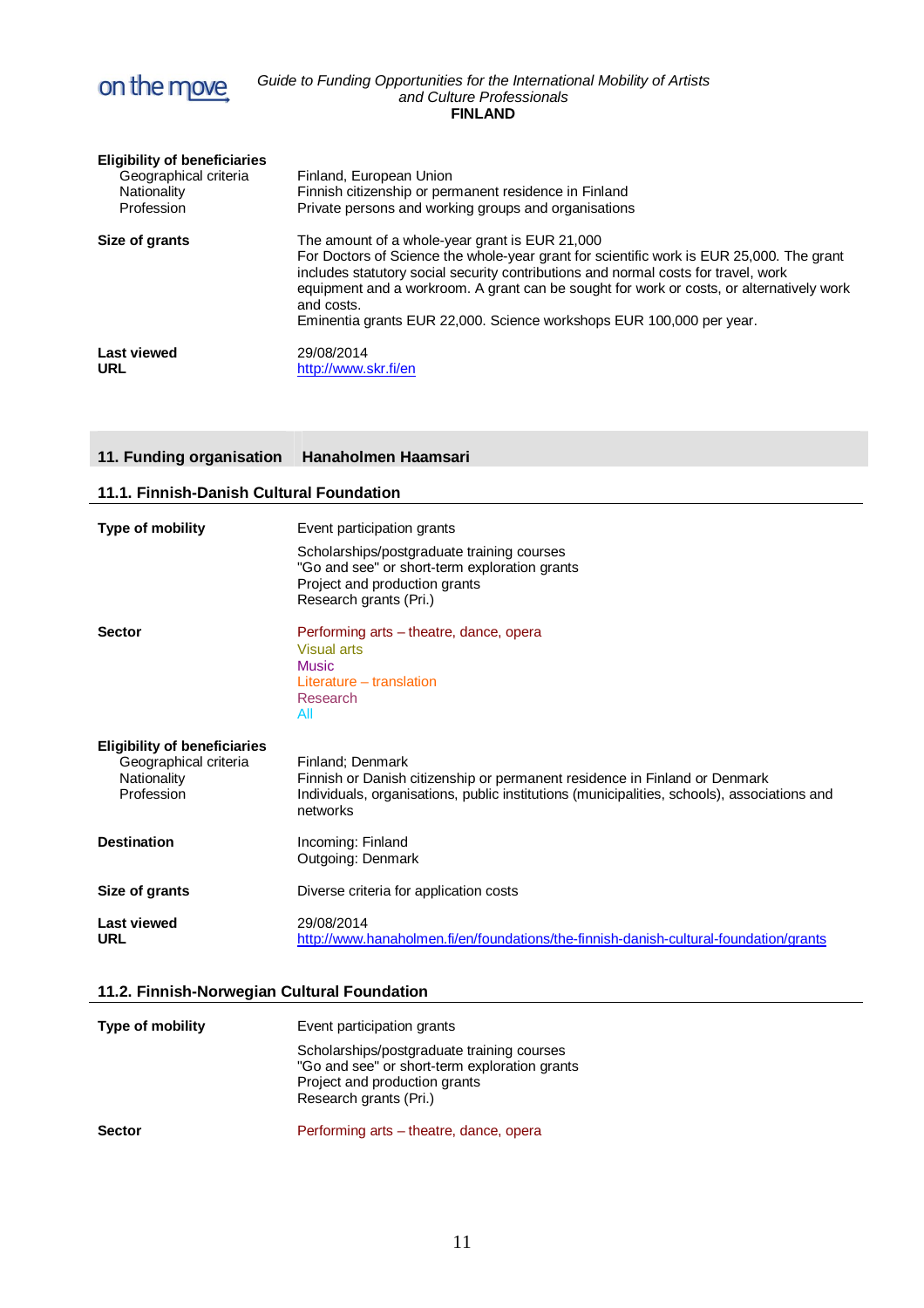

Visual arts Music Literature – translation Research All

| <b>Eligibility of beneficiaries</b> | Finland; Norway                                                                             |
|-------------------------------------|---------------------------------------------------------------------------------------------|
| Geographical criteria               | Finnish or Nordic citizenship or permanent residence in Finland or Norway                   |
| Nationality                         | Individuals, organisations, public institutions (municipalities, schools), associations and |
| Profession                          | networks                                                                                    |
| <b>Destination</b>                  | Incoming: Finland<br>Outgoing: Norway                                                       |
| Size of grants                      | Diverse criteria for application costs                                                      |
| <b>Last viewed</b>                  | 29/08/2014                                                                                  |
| URL                                 | http://www.hanaholmen.fi/en/foundations/the-finnish-norwegian-cultural-foundation/grants    |

# **11.3. Icelandic-Finnish Cultural Foundation**

| Type of mobility                                                                          | Event participation grants                                                                                                                                                                                   |
|-------------------------------------------------------------------------------------------|--------------------------------------------------------------------------------------------------------------------------------------------------------------------------------------------------------------|
|                                                                                           | Scholarships/postgraduate training courses<br>"Go and see" or short-term exploration grants<br>Project and production grants<br>Research grants (Pri.)                                                       |
| <b>Sector</b>                                                                             | Performing arts – theatre, dance, opera<br>Visual arts<br><b>Music</b><br>Literature – translation<br>Research<br>All                                                                                        |
| <b>Eligibility of beneficiaries</b><br>Geographical criteria<br>Nationality<br>Profession | Finland; Iceland<br>Finnish or Icelandic citizenship or permanent residence in Finland or Iceland<br>Individuals, organisations, public institutions (municipalities, schools), associations and<br>networks |
| <b>Destination</b>                                                                        | Incoming: Finland<br>Outgoing: Iceland                                                                                                                                                                       |
| Size of grants                                                                            | Diverse criteria for application costs                                                                                                                                                                       |
| <b>Last viewed</b><br><b>URL</b>                                                          | 29/08/2014<br>http://www.hanaholmen.fi/en/foundations/the-icelandic-finnish-cultural-foundation/grants                                                                                                       |

# **11.4. Swedish-Finnish Cultural Foundation**

| <b>Type of mobility</b> | Event participation grants                                                                                                                            |
|-------------------------|-------------------------------------------------------------------------------------------------------------------------------------------------------|
|                         | Scholarships/postgraduate training courses<br>"Go and see" or short-term exploration grants<br>Project and production grants<br>Research grants (Pri) |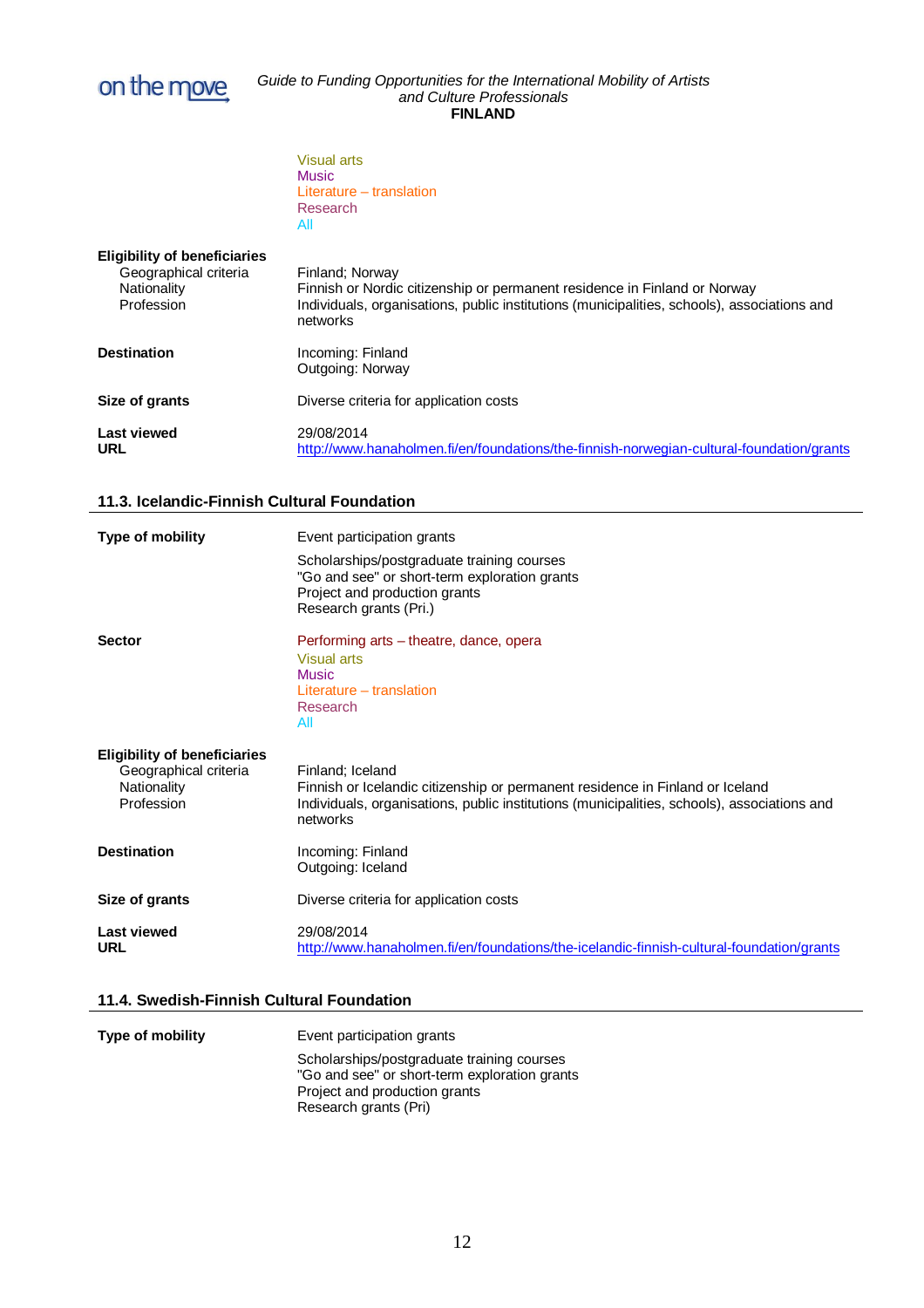

| <b>Sector</b>                                                                             | Performing arts – theatre, dance, opera<br><b>Visual arts</b><br><b>Music</b>                                                                                                                            |
|-------------------------------------------------------------------------------------------|----------------------------------------------------------------------------------------------------------------------------------------------------------------------------------------------------------|
|                                                                                           | Literature - translation<br>Research<br>All                                                                                                                                                              |
| <b>Eligibility of beneficiaries</b><br>Geographical criteria<br>Nationality<br>Profession | Finland: Sweden<br>Finnish or Swedish citizenship or permanent residence in Finland or Sweden<br>Individuals, organisations, public institutions (municipalities, schools), associations and<br>networks |
| <b>Destination</b>                                                                        | Incoming: Finland<br>Outgoing: Sweden                                                                                                                                                                    |
| Size of grants                                                                            | Diverse criteria for application costs                                                                                                                                                                   |
| Last viewed<br><b>URL</b>                                                                 | 29/08/2014<br>http://www.hanaholmen.fi/en/nordiska-fonder/kulturfonden-for-sverige-och-<br>finland/fondens-syfte                                                                                         |

# **12. Funding organisation Platform**

# **12.1. Residency Grants**

| <b>Type of mobility</b>                                                                   | Artists/writers in residence (Pri)                                                                       |
|-------------------------------------------------------------------------------------------|----------------------------------------------------------------------------------------------------------|
| <b>Sector</b>                                                                             | <b>Visual arts</b>                                                                                       |
| <b>Eligibility of beneficiaries</b><br>Geographical criteria<br>Nationality<br>Profession | Finland<br>Nordic and Baltic countries + international<br>Visual artists                                 |
| <b>Destination</b>                                                                        | Incoming: Vaasa (Finland)                                                                                |
| Size of grants                                                                            | The programme covers accommodation, studio space, travel and living expenses, small<br>production budget |
| <b>Last viewed</b><br><b>URL</b>                                                          | 29/08/2014<br>http://www.platform.fi/residency-program/                                                  |

# **13. Funding organisation Saari Residence, Mietoinen**

# **13.1. Residency Program**

**Type of mobility** Artists/writers in residence (Pri.) **Sector** Visual arts **Literature** 

Research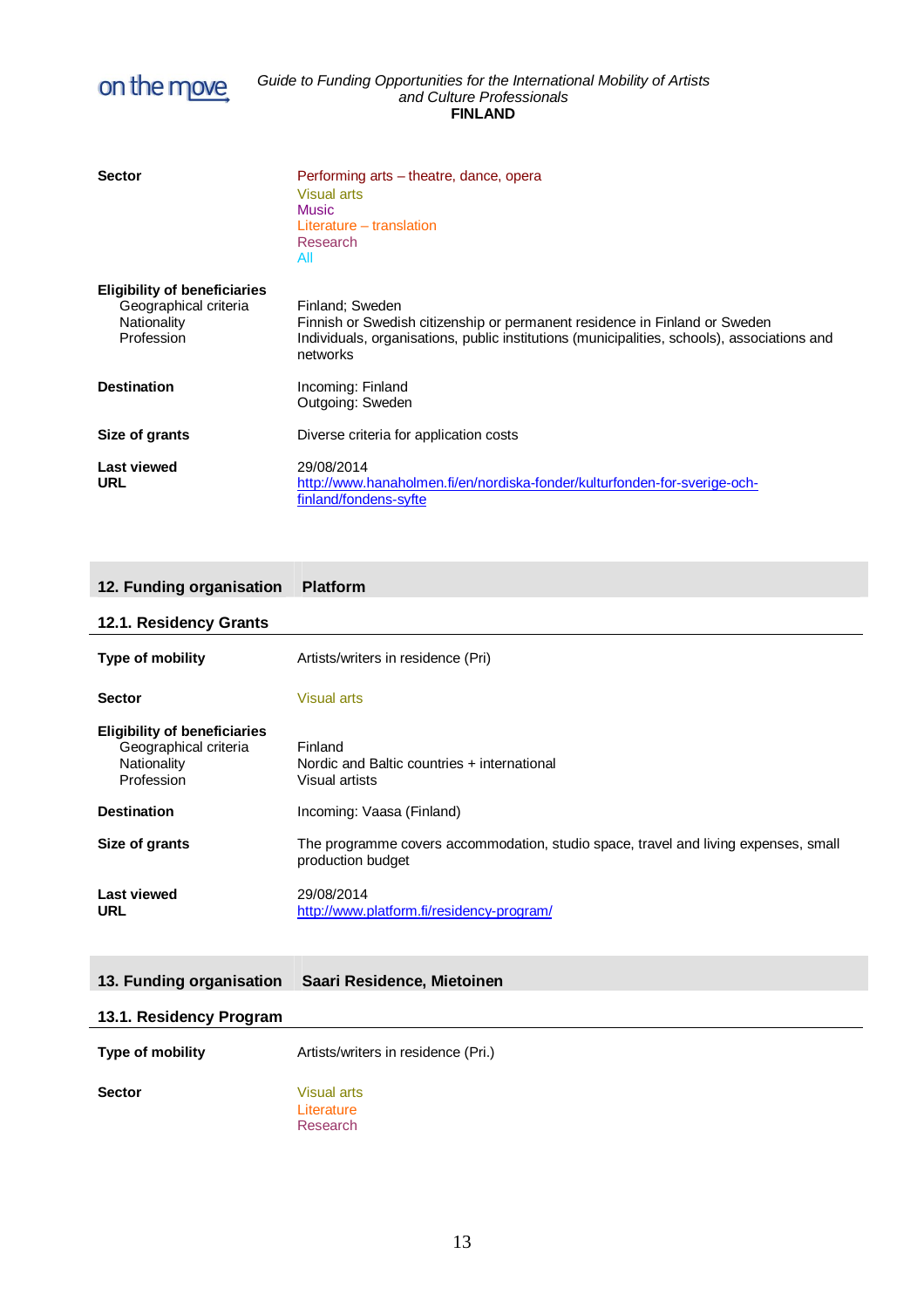

| <b>Eligibility of beneficiaries</b><br>Geographical criteria<br>Nationality<br>Profession | Finland<br>EU citizenship or permanent residence in EU<br>All fields of art, translators, critics and scholars                                                                                                                                                                                                                                                       |
|-------------------------------------------------------------------------------------------|----------------------------------------------------------------------------------------------------------------------------------------------------------------------------------------------------------------------------------------------------------------------------------------------------------------------------------------------------------------------|
| <b>Destination</b>                                                                        | Incoming: Mietoinen (Finland)                                                                                                                                                                                                                                                                                                                                        |
| Size of grants                                                                            | Individual residencies include a monthly grant of 2,300 EUR or 2,600 EUR. In order to<br>receive the grant, you are required to live and work at the residence for a minimum of 21<br>days per month. The monthly grant or the group residency grant should cover living and<br>travel expenses as well as most other expenses incurred during the residency period. |
| <b>Last viewed</b><br><b>URL</b>                                                          | 29/08/2014<br>http://www.koneensaatio.fi/en/manor/for residents/                                                                                                                                                                                                                                                                                                     |

# **14. Funding organisation Koneen Foundation -** *Koneen Säätiö*

# **14.1. Kone Foundation Research Grants**

| <b>Type of mobility</b>                                                                   | Research grants (Pri.)                                                                                                                                                                                                                                                   |
|-------------------------------------------------------------------------------------------|--------------------------------------------------------------------------------------------------------------------------------------------------------------------------------------------------------------------------------------------------------------------------|
| <b>Sector</b>                                                                             | Literature<br>Research                                                                                                                                                                                                                                                   |
| <b>Eligibility of beneficiaries</b><br>Geographical criteria<br>Nationality<br>Profession | Finland<br>Kone Foundation usually provides funding for people of all nationalities working in<br>Finland, and for Finns working abroad. Foreign nationalities working abroad should have<br>some kind of connection with Finland.<br>Researchers in arts and humanities |
| <b>Destination</b>                                                                        | Incoming: Finland                                                                                                                                                                                                                                                        |
| Size of grants                                                                            | Check the programme schemes. Different levels of grants.                                                                                                                                                                                                                 |
| <b>Last viewed</b><br>URL                                                                 | 29/08/2014<br>http://www.koneensaatio.fi/en/                                                                                                                                                                                                                             |